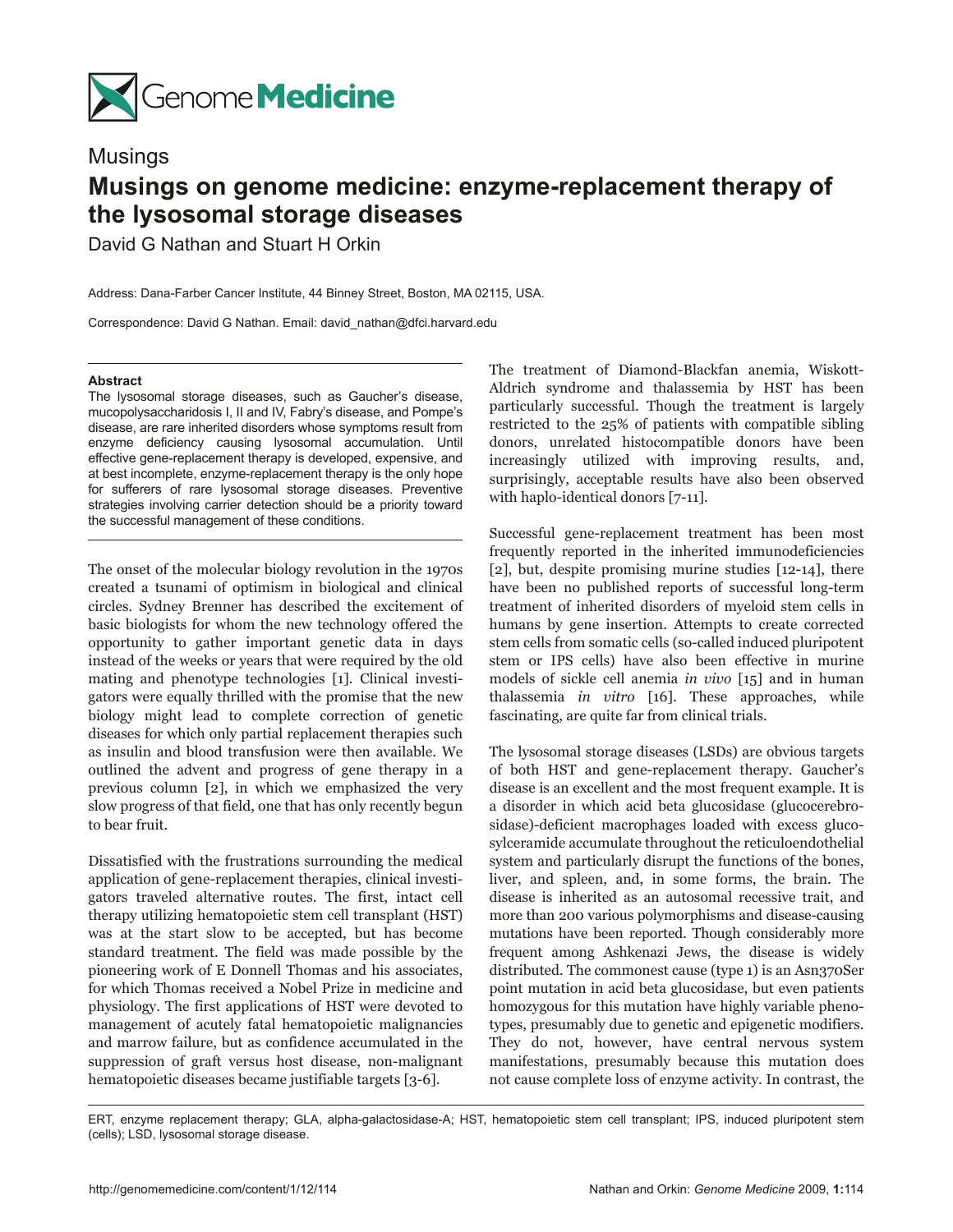Leu444Pro mutation causes complete loss of enzyme function and is associated with central nervous system disease (types  $2$  and  $3$ ) [17].

HST from a histocompatible sibling donor was first attempted for Gaucher's disease by Rappeport and Ginns in 1984 [18]. While the transplant was technically successful, the very slow removal of glycolipid-loaded macrophages from the damaged organs predicted that the therapy would be frustrating in many cases. Furthermore, despite the results enthusiastically reported more than 15 years later by Krivit and his co-workers [19], it seems unlikely that HST would be a satisfactory approach to central nervous system manifestations of the LSDs. In fact, the few reports in the medical literature suggest that HST is of marginal benefit when used alone in Gaucher's disease [20,21]. Gene therapy approaches have also been far less than spectacular [22,23]. The normal glucocerebrosidase gene can be detected after gene transfer and it may be expressed, but, thus far, not to an extent to influence the disease.

Since both HST and gene therapy have not yet fulfilled their promise in Gaucher's disease or other LSDs, enzymereplacement therapy (ERT), despite its incomplete effect and enormous expense, has become the only available stop-gap measure, akin to insulin in diabetes and red cell transfusion in thalassemia.

The LSDs for which ERT is currently the treatment of choice include, in addition to type 1 Gaucher's disease, mucopolysaccharidosis I, II and IV, Fabry's disease, and Pompe's disease [24]. The critical experiments by Elizabeth Neufeld and her colleagues set the stage for that therapeutic development by demonstrating the essential role of cellular mannose receptors in the transport of the relevant enzymes bearing dephosphorylated mannose across the cell and lysosomal membrane [25]. Armed with that knowledge and the ability first to purify the relevant enzyme from human placenta [17], and subsequently to create large amounts of dephosphorylated mannose-bearing enzyme with recombinant methods, the treatment of type 1 Gaucher's disease with ERT became a reality [17].

From the outset of the ERT era, clinical data showed that the bone, hepatic and splenic manifestations of type 1 Gaucher's disease could be improved, but the annual cost of at least \$350,000 per year represents an enormous challenge to any healthcare budget and can only be intelligently supported in a highly productive and efficient health system. In the rare types of Gaucher's disease that affect the central nervous system, there is little or no evidence of benefit from ERT [24,26]. ERT to improve the non-neurologically impaired patient's status, followed by HST to achieve sufficiently permanent correction, may be the most useful approach and one that would possibly provide enough enzyme to obviate the continuous and

prohibitively expensive use of ERT in this, the most common LSD.

The seven different types of mucopolysaccharidoses are very rare diseases caused by autosomal recessive mutations in various lysosomal enzymes involved in the breakdown of mucopolysacccharides. Type I mucopolysaccharidosis is caused by deficient lysosomal breakdown of glycosaminoglycans and the consequent accumulation of heparan sulfate and dermatan sulfate throughout the body. The disorder is caused by mutations in alpha-l-iduronidase, but the various mutations in the enzyme and unknown modifiers cause three different phenotypes, known, in descending order of severity, as Hurler's, Hurler-Scheie and Scheie's syndromes. Cardiopulmonary, neurologic and multiple organ involvements are characteristic, but the pace of the disorder varies as noted above. Hence ERT can delay the onset of symptoms, and patients genetically destined for a shorter course may live into mid-life [27], albeit at gigantic cost.

Fabry's disease is an X-linked disorder caused by mutations in alpha-galactosidase-A (GLA) that lead to the accumulation of neutral glycosphingolipids, particularly globotriaosylceramid and galactosylceramid, both of which accumulate in the cornea and vasculature and cause renal and cardiac failure as well as neurological damage. Hundreds of mutations in GLA have been described, and the pace of the disease in affected males is related to the degree to which GLA synthesis is impaired. In fact Fabry's disease should be considered in otherwise normal males with unexpected onset of renal or cardiac failure. Benefits of treatment with ERT can be demonstrated in clinical trials but it may be difficult to measure clinical benefit in an individual patient because the pace of the disease is quite slow [28].

Pompe's disease is an autosomal recessive disorder caused by mutations in acid alpha-glucosidase. This leads to accumulation of glycogen in lysosomes, particularly in muscle, and produces weakness and respiratory and cardiac failure that may appear at any age, depending upon the severity of the mutations. The disease is usually slowly progressive. ERT is approved for Pompe's disease but transport of the enzyme across muscle requires a high concentration of the product and the response to treatment is usually quite slow [29].

Clearly ERT is at best an incomplete and tremendously expensive treatment that is most effective when applied in classic non-neuropathic Gaucher's disease. But it does represent a hopeful development for sufferers of the rarer LSDs and may save lives until more effective genereplacement therapy can take its place in our treatment portfolio. It seems likely, however, that the LSDs can be prevented by implantation genetic technology if carriers